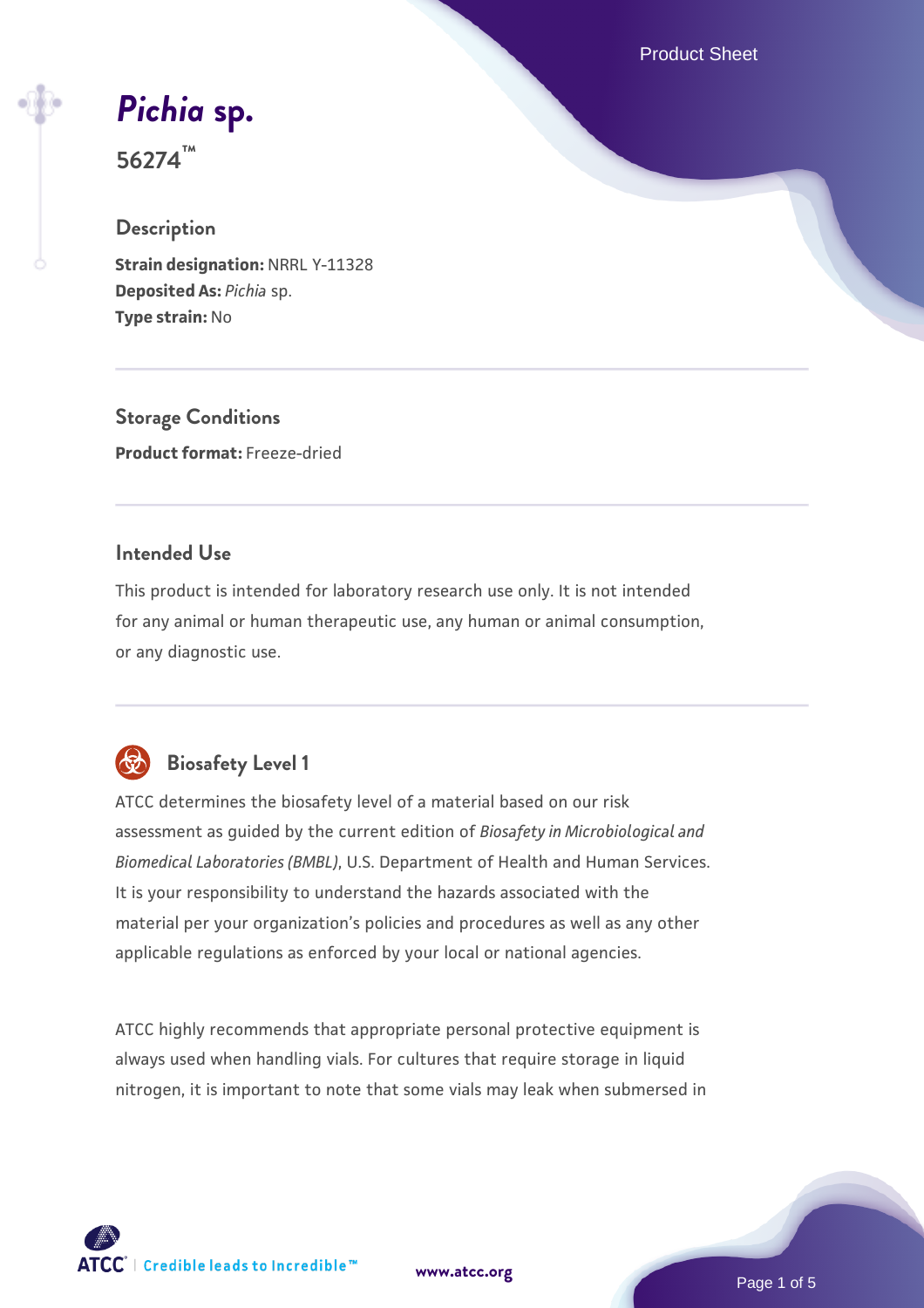liquid nitrogen and will slowly fill with liquid nitrogen. Upon thawing, the conversion of the liquid nitrogen back to its gas phase may result in the vial exploding or blowing off its cap with dangerous force creating flying debris. Unless necessary, ATCC recommends that these cultures be stored in the vapor phase of liquid nitrogen rather than submersed in liquid nitrogen.

# **Certificate of Analysis**

For batch-specific test results, refer to the applicable certificate of analysis that can be found at www.atcc.org.

#### **Growth Conditions**

**Medium:**  [ATCC Medium 200: YM agar or YM broth](https://www.atcc.org/-/media/product-assets/documents/microbial-media-formulations/2/0/0/atcc-medium-200.pdf?rev=ac40fd74dc13433a809367b0b9da30fc) **Temperature:** 24°C

## **Handling Procedures**

1. Open vial according to enclosed instructions.

2. From a single test tube of sterile distilled water (5 to 6 ml), withdraw approximately 0.5 to 1.0 ml with a Pasteur or 1.0 ml pipette and use to rehydrate the pellet.

3. Aseptically transfer the rehydrated pellet back into the test tube with sterile distilled water. Mix well.

4. Let the test tube sit for at least 2 hours.

5. Mix the suspension well. Use several drops to inoculate a test tube of slant

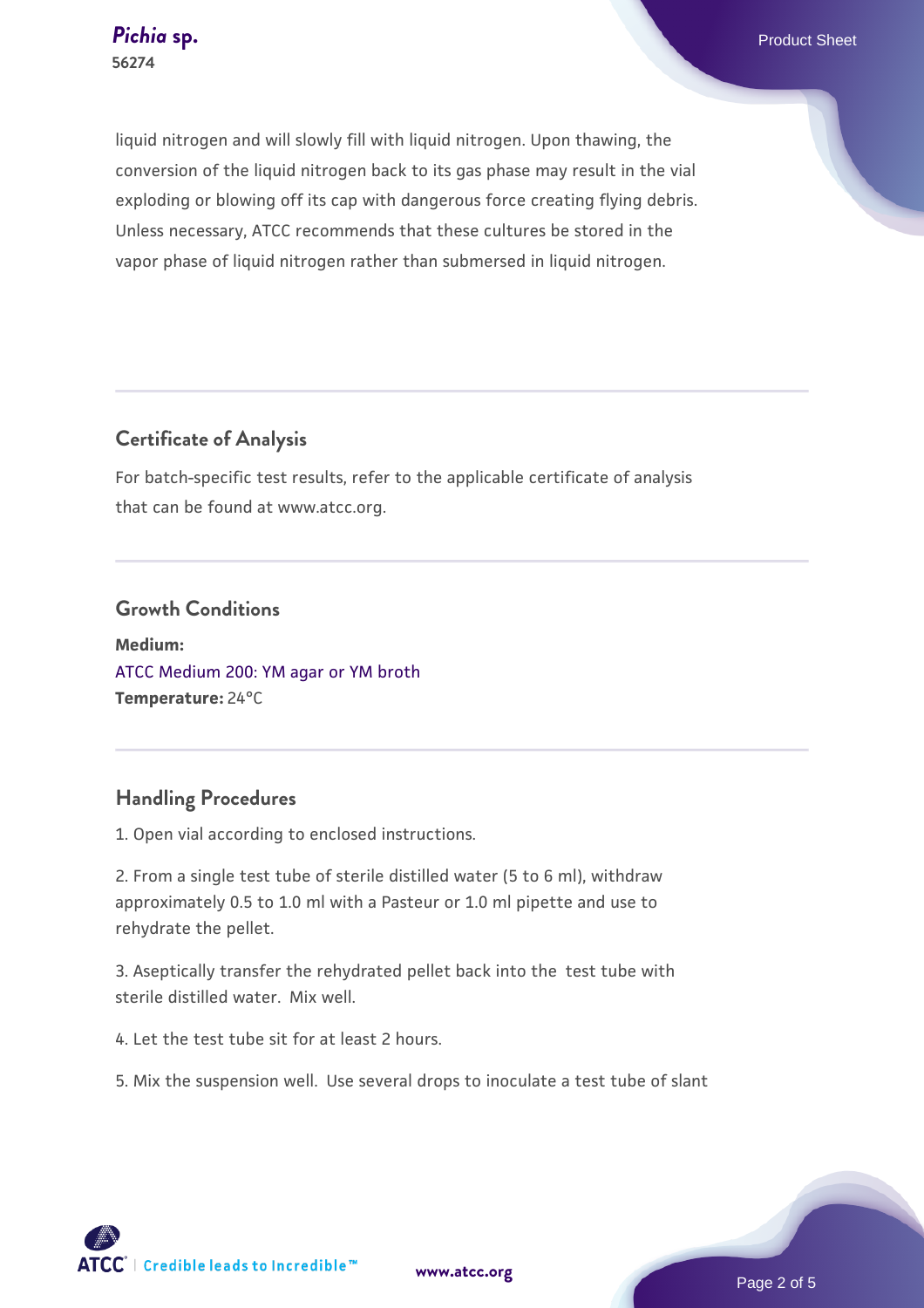or a plate with recommended medium.

6. Incubate the test tube or plate at the temperature recommended.

#### **Notes**

Additional information on this culture is available on the ATCC web site at www.atcc.org.

#### **Material Citation**

If use of this material results in a scientific publication, please cite the material in the following manner: *Pichia* sp. (ATCC 56274)

#### **References**

References and other information relating to this material are available at www.atcc.org.

#### **Warranty**

The product is provided 'AS IS' and the viability of ATCC® products is warranted for 30 days from the date of shipment, provided that the customer has stored and handled the product according to the information included on the product information sheet, website, and Certificate of Analysis. For living cultures, ATCC lists the media formulation and reagents that have been found to be effective for the product. While other unspecified media and reagents may also produce satisfactory results, a change in the ATCC and/or depositor-recommended protocols may affect the recovery, growth, and/or function of the product. If an alternative medium

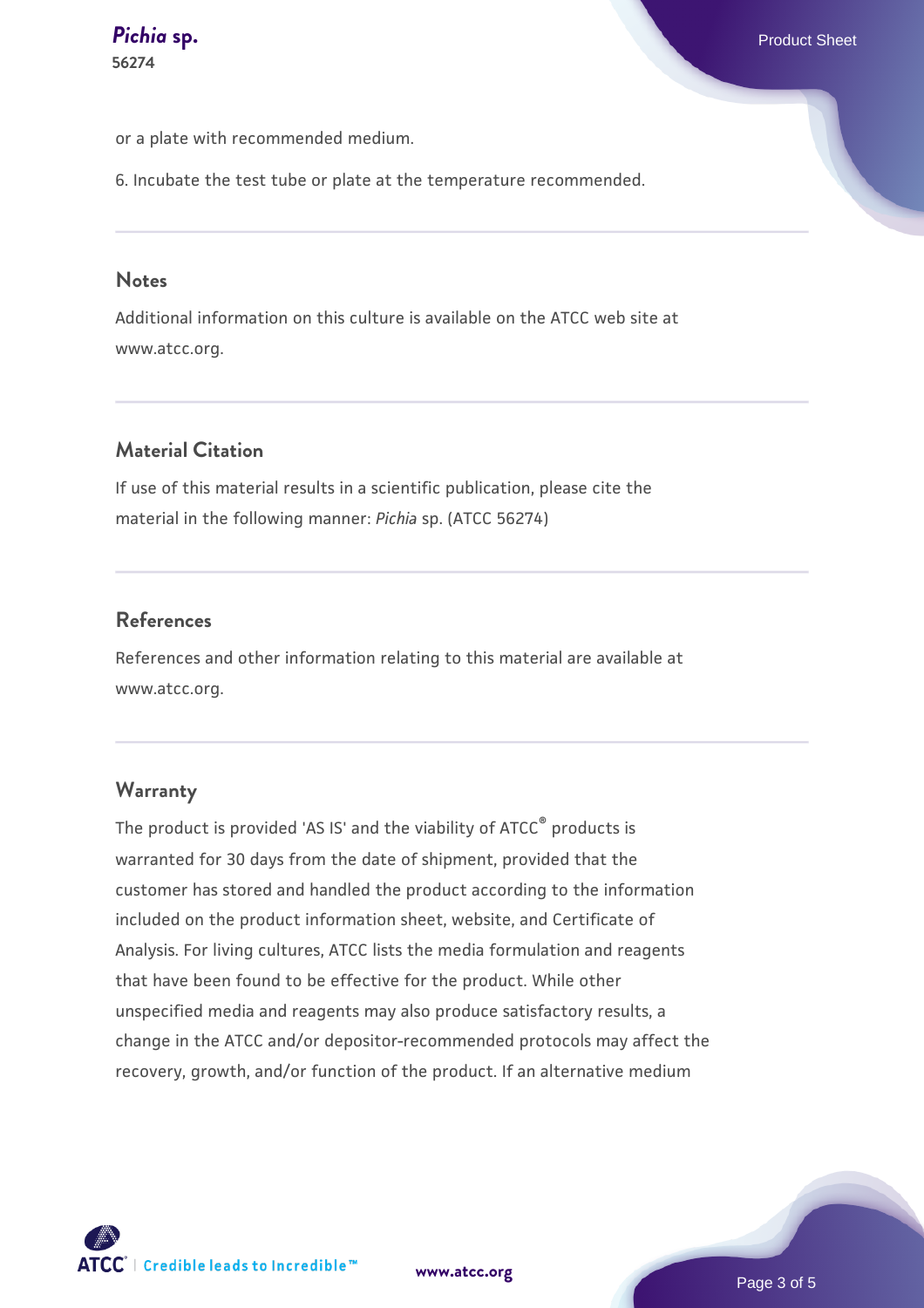**56274**

formulation or reagent is used, the ATCC warranty for viability is no longer valid. Except as expressly set forth herein, no other warranties of any kind are provided, express or implied, including, but not limited to, any implied warranties of merchantability, fitness for a particular purpose, manufacture according to cGMP standards, typicality, safety, accuracy, and/or noninfringement.

### **Disclaimers**

This product is intended for laboratory research use only. It is not intended for any animal or human therapeutic use, any human or animal consumption, or any diagnostic use. Any proposed commercial use is prohibited without a license from ATCC.

While ATCC uses reasonable efforts to include accurate and up-to-date information on this product sheet, ATCC makes no warranties or representations as to its accuracy. Citations from scientific literature and patents are provided for informational purposes only. ATCC does not warrant that such information has been confirmed to be accurate or complete and the customer bears the sole responsibility of confirming the accuracy and completeness of any such information.

This product is sent on the condition that the customer is responsible for and assumes all risk and responsibility in connection with the receipt, handling, storage, disposal, and use of the ATCC product including without limitation taking all appropriate safety and handling precautions to minimize health or environmental risk. As a condition of receiving the material, the customer agrees that any activity undertaken with the ATCC product and any progeny or modifications will be conducted in compliance with all applicable laws, regulations, and guidelines. This product is provided 'AS IS' with no representations or warranties whatsoever except as expressly set forth herein and in no event shall ATCC, its parents, subsidiaries, directors, officers, agents, employees, assigns, successors, and affiliates be liable for indirect, special, incidental, or consequential damages of any kind in connection with or arising out of the customer's use of the product. While reasonable effort is made to ensure authenticity and reliability of materials on deposit, ATCC is



*[Pichia](https://www.atcc.org/products/56274)* **[sp.](https://www.atcc.org/products/56274)** Product Sheet